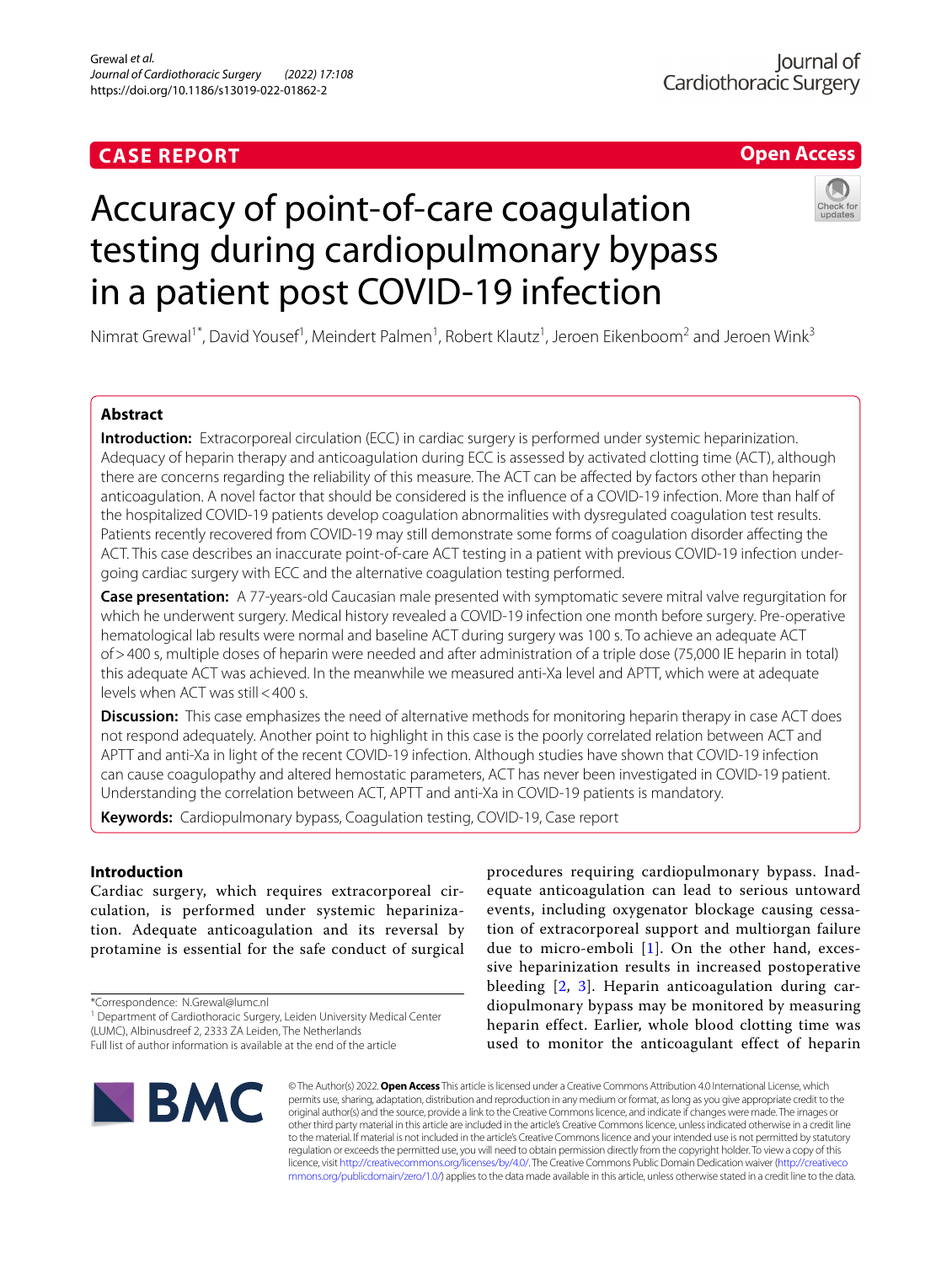and ever since the activated partial thromboplastin time (APTT) and anti-factor-Xa assays are considered the gold standard for monitoring heparin induced anticoagulation  $[4]$  $[4]$ . However, in cardiac surgery these assays are not useful intraoperatively due to long turnaround times. The standard method to assess the adequacy of heparin therapy and anticoagulation during extracorporeal circulation, be this extracorporeal life support or cardiopulmonary bypass, is therefore measuring the heparin effect by using the activated clotting time (ACT). The ACT is a point of care whole blood assay that measures the time in seconds taken for a blood sample to clot after it has been exposed to a catalyst activating the intrinsic pathway [[1,](#page-4-0) [5](#page-5-2)]. The ACT test has existed for over 5 decades [[6\]](#page-5-3) and has been used in the context of cardiac surgery since the 1970s [\[7–](#page-5-4)[9\]](#page-5-5). Even though the ACT is considered the clinical standard for intraoperative point of care monitoring of heparin anticoagulation during cardiac surgery, there are concerns regarding the reliability of this measure. Firstly, the ACT is affected by other factors during cardiopulmonary bypass that are not associated with heparin anticoagulation, including hemodilution, hypothermia and thrombocytopenia [[10](#page-5-6)]. Secondly, concerns exist regarding reproducibility of ACT assays and comparability of ACT measurement devices [[11\]](#page-5-7). Another factor which could influence the ACT and should be considered in this time is the influence of the coronavirus disease 2019 (COVID-19) on the coagulation tests. While the majority of critically ill patients with COVID-19 have isolated respiratory failure, around 60–70% of the hospitalized patients develop coagulation abnormalities, such as thrombocytopenia, hypercoagulation, disseminated intravascular coagulation (DIC) and venous thrombosis, with corresponding dysregulated coagulation tests including high fibrinogen levels leading to short APTTs [\[12,](#page-5-8) [13\]](#page-5-9). With the increasing number of COVID-19 infections worldwide, chances are high that patients requiring cardiac surgery have recently recovered from a coronavirus infection and still demonstrate some forms of coagulation disorders. Many studies are currently focusing on possible pathophysiological mechanisms leading to coagulopathy during active COVID-19 infection [[14\]](#page-5-10). Less is however known about the long-term consequences of the COVID-19 related coagulopathy.

In this paper we present a case of inaccurate point-of-care ACT testing in a patient with previous COVID-19 infection undergoing cardiac surgery requiring extracorporeal circulation and describe what alternative coagulation testing was performed.

## **Case presentation**

#### **Admission and preoperative work‑up**

A 77-year-old Caucasian male presented with chest discomfort and progressive exertional dyspnea, for which he was admitted to the hospital. Medical history of the patient revealed hypertension, hypercholesterolemia, acute coronary syndrome for which a percutaneous coronary intervention of the left descending artery was performed (2016) and atrial futter, converted to sinus rhythm after electrocardioversion. He was SARS-CoV-2 PCR positive on nasopharyngeal swab a month before surgery, with minor symptoms of cold. He developed pulmonary embolism, for which oral anticoagulation (dabigatran) was initiated. His surgical, family and social histories were unremarkable.

Upon admission, physical examination revealed a systolic murmur, most pronounced at the apex, in a clinically stable patient with adequate vital functions. The chest was clear with equal air entry and no added sounds. No other physical abnormalities were noted.

ECG showed sinus rhythm, with normal conduction times and no signs of ischemia. Echocardiography (transthoracic and transesophageal) revealed severe mitral valve regurgitation caused by a prolapse of the P2 segment of the posterior leafet with fail leafet. Chordal rupture was also noted. In addition, moderate tricuspid regurgitation and a tricuspid annular diameter of 38 mm was observed. The left ventricle was non-dilated and hypertrophied, with good systolic function. Coronary angiography showed a signifcant stenosis of the left circumfex artery. In corroboration with interventional cardiologist and imaging cardiologist, the patient was accepted for mitral valve repair, tricuspid valve repair and a single coronary artery bypass graft on the left circumflex artery. The anticoagulant dabigatran was discontinued 5 days prior to surgery. Preoperative complete blood count showed a platelet count of  $192 \times 10^9$ /L (normal range,  $150-400 \times 10^9$ /L), activated partial thromboplastin time (APTT) of  $31.1$  s (normal range  $24.7-31.7$  s), prothrombin time (PT) 13.9 s (normal range 12.5–14.9 s) and an INR of 1.0.

## **Surgical procedure**

The baseline ACT value in our patient was 100 s. After sternotomy the surgeon requested systemic heparinization to be administered to achieve an ACT>400 s, the cut off for adequate heparinization required for extracorporeal circulation in our practice. After 25,000 IU (312 IU/ kg) of heparin was given the ACT was 363 s. Additional doses of 5000 IU and subsequently 10,000 IU of heparin were administered but failed to increase ACT values. To rule out measurement error we used three separate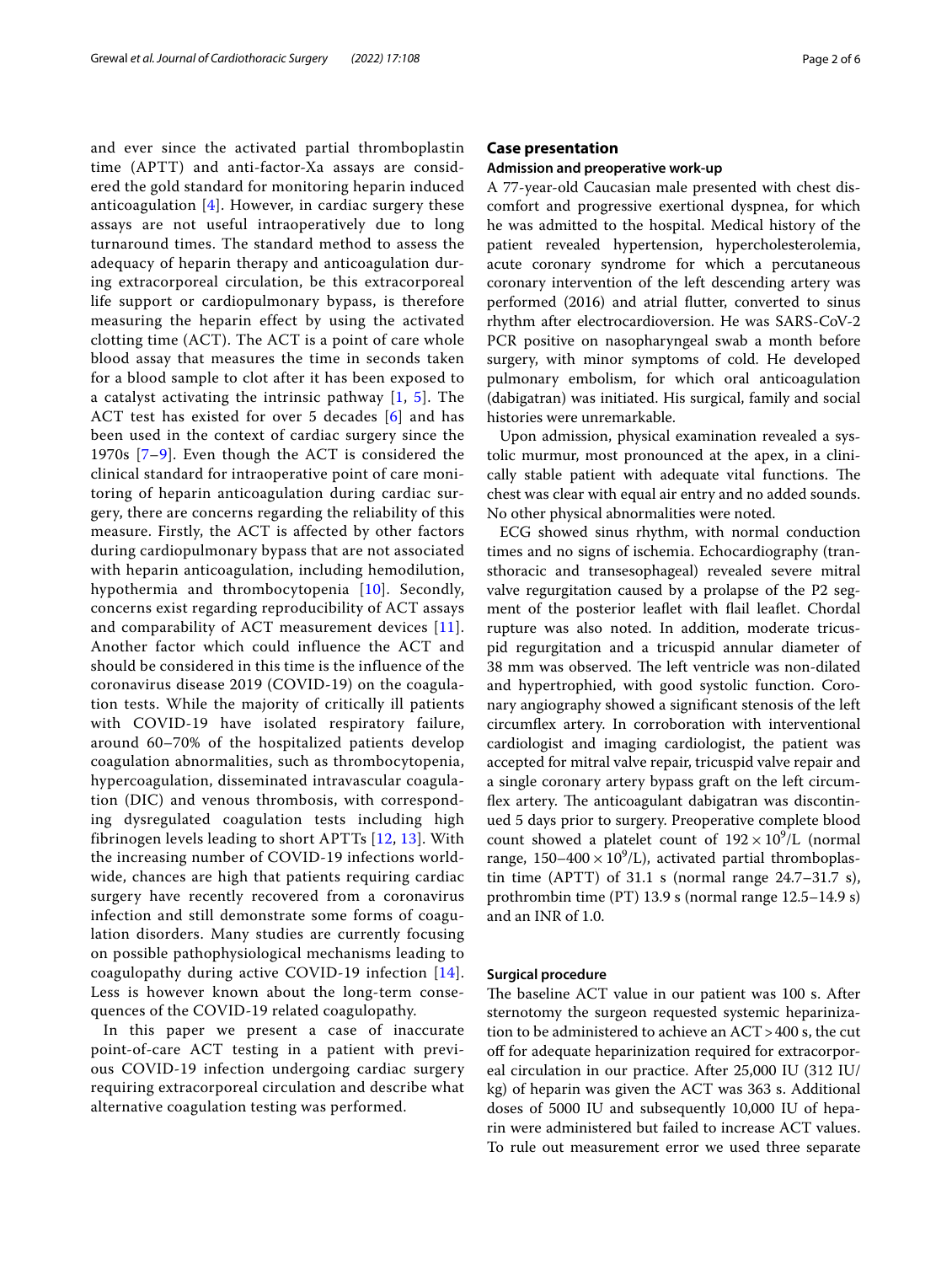devices [all Hemochron Signature Elite (Instrumentation Laboratory, Bedford, MA 01730-2433 USA)]. During multiple ACT measurements all devices demonstrated ACT values<400 s, except for one measurement with one of the three devices that showed an ACT of>600 s. We suspected that the ACT might not be in an adequate range after extra boluses heparin due to an antithrombin deficiency. Therefore, as per our protocol, we decided to administer two units of fresh frozen plasma after which the ACT still did not increase. We gave an extra bolus of heparin (10,000 IU) and two units of fresh frozen plasma. In the meanwhile we consulted the hematologist. As in COVID-19 patients dysregulation of the ACT/APTT is described, we were advised to measure the anti-Xa level and APTT in plasma. While awaiting the laboratory results, ACT was again measured, which was still<400 s. We administered an additional bolus of 25,000 IE of heparin. After an hour the lab values were available: APTT>120 s, heparin level in serum>2.00 IU/ mL, antithrombin activity 88% (normal range 84–116%). The ACT level was now also > 500 s. In turn, we could then start the cardiopulmonary bypass and perform the surgery.

## **Postoperative period**

After admission to the intensive care unit patient experienced excessive blood loss (1400 cc) which was not responsive to administration of Fresh Frozen Plasma (2 units), blood platelets (1 unit) and tranexamic acid. Rethoracotomy was performed, however a bleeding focus was not found. After the re-operation an additional 1100 cc of blood loss was observed. Patient went to the ward on the frst postoperative day. Two units of packed red cells were administered in the early postoperative period because of low hemoglobin levels. Further hospital stay went uneventful.

# **Discussion**

In cardiac surgery measuring the ACT is considered the standard method to assess the adequacy of heparin therapy and anticoagulation during extracorporeal circulation, be this extracorporeal life support and cardiopulmonary bypass, or during interventional procedures in the catheter laboratory. The gold standard of assessing heparin concentration is the anti-Xa assay and APTT. These assays however require plasma instead of whole blood, and results are not immediately available to the clinician, making it nearly impossible to use these tests during cardiac surgery. There is enormous practice variability relating to the use and dosing of heparin, monitoring heparin anticoagulation, reversal of anticoagulation and the use of alternative anticoagulants. In 2017 the Society of Thoracic Surgeons (STS),

the Society of Cardiovascular Anesthesiologists (SCA), and the American Society of Extracorporeal Technology (AmSECT) developed evidence-based practice guidelines which described the optimal management of anticoagulation during the conduct of cardiopulmonary bypass (CPB)  $[15]$  $[15]$ . These guidelines define a threshold of > 480 s as an adequate ACT during CPB  $[15]$  $[15]$ . However, this minimum threshold value is an approximation and may vary based upon the bias of the instrument being used. For instruments using 'maximal activation' of whole blood or microcuvette technology, values above 400 s are frequently considered therapeutic (Class 2a recommendation, LOE C). The ACT has been regarded the clinical standard in cardiac surgery ever since it has been described by Hattersley [\[5](#page-5-2)], although the reliability of this test is questionable. Also, the reproducibility of ACT tests using simultaneous measurements on identical device types and comparison of results between different device types are of great concern. Dirkmann et al. recently compared the agreement of ACT assays using four parallel measurements performed on two commonly used devices each (i.e., two Hemochron Signature Elite (Hemochron) and two Abbott i-STAT (i-STAT) devices, respectively)  $[11]$  $[11]$ . This study concluded that currently used ACT point-of-care devices cannot be used interchangeably due to marked diferences between both identical and different device types. The reliability of the Hemochron in assessing adequacy of heparin anticoagulation monitoring for CPB was further questioned [[11\]](#page-5-7).

Here we describe a case of heparin resistance, which is defned as the failure of unusually high doses of heparin to achieve a target ACT (i.e.  $>400$  s) [\[16\]](#page-5-12). In case of a clinical scenario of heparin resistance, described therapeutic approaches in the literature are administering additional heparin, supplement antithrombin with FFP, supplement antithrombin with an antithrombin concentrate or accept the ACT and proceed with CPB without any additional treatment [\[16](#page-5-12)]. Conventionally, as in our case additional heparin has been administered until the ACT reaches target values  $[16]$  $[16]$ , although Levy et al. has shown in vitro that whole blood heparin concentrations>4.1 units/mL fails to further increase the ACT [[17\]](#page-5-13).

We had to administer a three times higher dosage of heparin in order to achieve an adequate ACT. In our patient the ACT values did not correlate with the APTT and anti-Xa. Guidance on basis of ACT values, which were consistently inadequate, led to overdosing of heparin (624 IU/kg) in the patient, evidenced by an APTT of > 120 s and anti-Xa > 2 IU/mL. By the time the measured APTT and anti-Xa level were more than adequate, the ACT still lagged behind. Interestingly, in our case during the repeated ACT measurements with three devices [Hemochron Signature Elite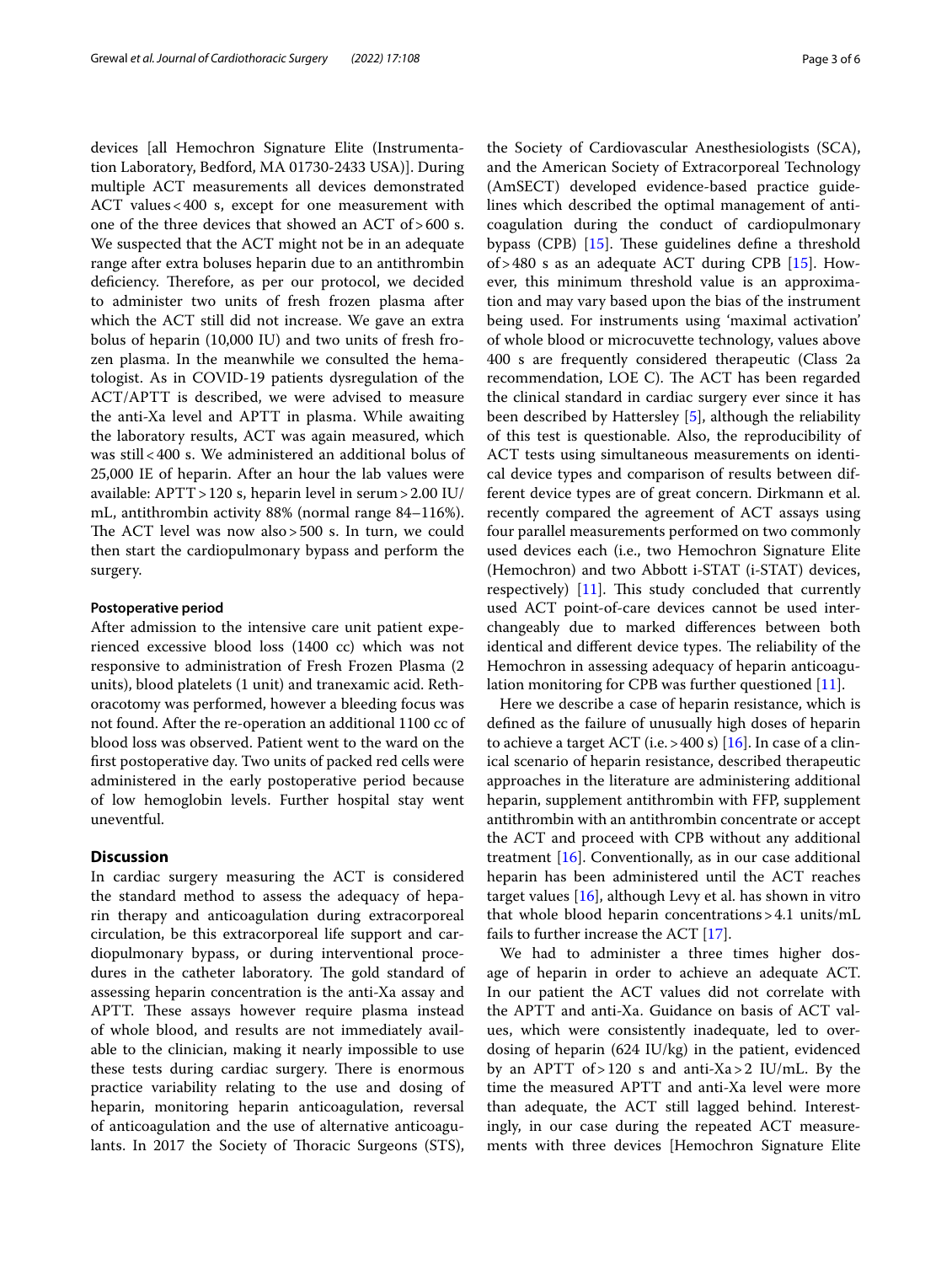

<span id="page-3-0"></span>of heparinase in the reagent degrades heparin present in the sample. The comparison of INTEM and HEPTEM allows for a specifc detection of a heparin efect. The clotting time (CT) in HEPTEM as compared to INTEM is not shortened, indicating no residual heparin efect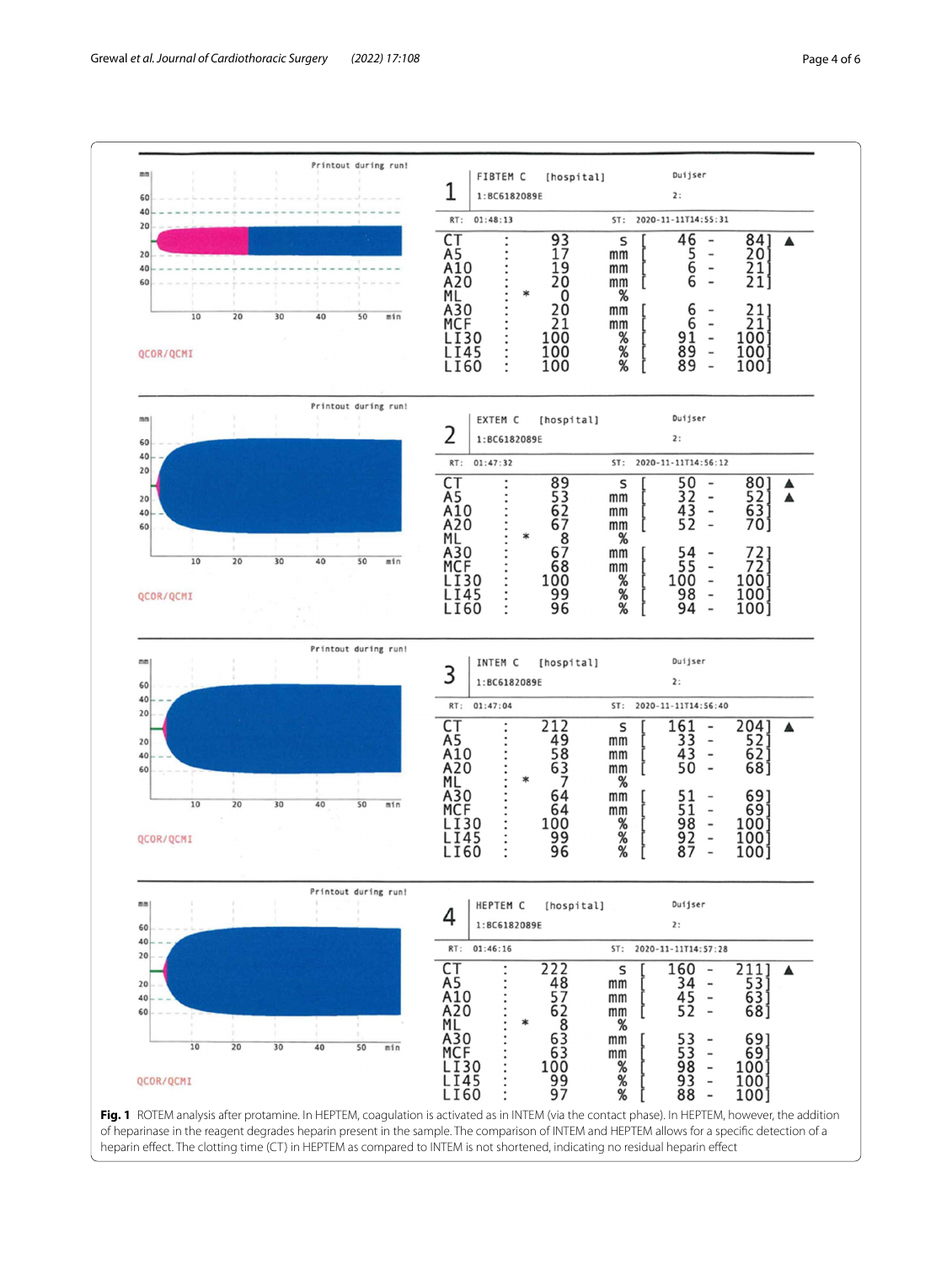(Instrumentation Laboratory, Bedford, MA 01730-2433 USA)], all indicated ACT values <400 s, except for a single measurement which showed an ACT value of>600 s. The key-point is that start of cardiopulmonary bypass was assumed safe when ACT value was>400. However, in order to achieve an ACT>400 we administered an overdose of heparin and consequently introduced an increased risk of postoperative bleeding [\[1](#page-4-0), [2\]](#page-4-1).

In the literature the described correlation between APTT, anti-Xa and ACT is also highly variable [\[18](#page-5-14)]. Smythe et al. found that decisions to adjust heparin therapy based on ACT results difered from decisions based on APTT results more than one-third of the time [\[18](#page-5-14)]. Faraoni et al. also concluded in their study that ACT and APTT correlated poorly during endovascular treatment of cerebral aneurysms  $[19]$ . This case emphasizes the need of alternative monitoring methods for heparin such as anti-Xa, when the ACT does not respond.

A point of interest in this case is the required amount of protamine for the heparin reversal. Daily practice is to use a ratio of protamine to heparin of 1:1. We, however, chose to carefully titrate the protamine dose to limit the protamine-to-heparin ratio and started with administration of 300 mg (30.000 IU) protamine. This already resulted in adequate heparin reversal evidenced by an ACT value of 112 s. Adequate heparin reversal by protamine was confrmed by ROTEM analysis (ROTEM Sigma, Bedford, MA 01730-2433 USA) (Fig. [1](#page-3-0)). An APTT of 39.5 s and anti-Xa of 0.11 IU/mL indicated minimal residual heparin efects, which were accepted because of surgical hemostasis.

Another interesting angle in this case is the patients history of COVID-19. Careful study of the hemostatic parameters has revealed common disturbances of laboratory values in most COVID-19 positive patients. The PT, INR and thrombin time (TT) are commonly prolonged, whereas the APTT is variably described shortened and prolonged [[14\]](#page-5-10). High fbrinogen and factor VIII levels, which are often encountered in COVID-19 patients, are associated with shorter APTT [[13,](#page-5-9) [20](#page-5-16)]. In our patient the APTT and anti-Xa levels at the start of cardiopulmonary bypass were high in therapeutic range, likely ruling out residual effects COVID-19 on coagulation. The ACT has however not been studied in COVID-19 patients yet, therefore we do not know what efect can be expected on this laboratory value. In our case the ACT correlated extremely poor with the APTT and anti-Xa level. Despite adequate anticoagulation after 612 mg/kg heparin, ACT values measured by multiple devices failed to reach values>400, refecting severe false low values. As most studies have focused on coagulopathy in patients with active COVID-19 infection and ACT has not been investigated in this patient population, it is difficult to address the

observed discrepancy between the ACT and APTT/anti-Xa. With the increasing number of COVID-19-infected patients, the share of previously infected patients undergoing cardiac surgery will only rise. As the ACT monitoring is our standard monitoring tool for patients on extracorporeal circulation, understanding the correlation between ACT, APTT and anti-Xa and the link with the biology in COVID-19 patients is of utmost importance. This warrants further study of the relationship between ACT, APTT and anti-Xa in COVID-19 patients.

#### **Take home message**

In cardiac surgery measuring the ACT is considered the standard method to assess the adequacy of heparin therapy and anticoagulation during extracorporeal circulation, be this extracorporeal life support and cardiopulmonary bypass. The gold standard of assessing heparin concentration is the anti-Xa assay and APTT. This case emphasizes the need of alternative monitoring methods for heparin such as anti-Xa, when the ACT does not respond.

#### **Acknowledgements**

We thank J. Hiortnaes (Department of Cardiothoracic Surgery at LUMC, Leiden) and L. Liebenberg (Department of Cardiac Perfusion at LUMC, Leiden) for their contribution to this paper.

#### **Author contributions**

NG, DY, MP, RK, JE and JW all contributed in writing and reviewing of the paper. All authors read and approved the fnal manuscript.

#### **Funding**

None.

**Availability of data and materials**

Yes.

#### **Declarations**

**Competing interests** None.

## **Author details**

<sup>1</sup> Department of Cardiothoracic Surgery, Leiden University Medical Center (LUMC), Albinusdreef 2, 2333 ZA Leiden, The Netherlands. <sup>2</sup> Division of Thrombosis and Hemostasis, Department of Internal Medicine, Leiden University Medical Center (LUMC), Leiden, The Netherlands. <sup>3</sup> Department of Anesthesiology, Leiden University Medical Center (LUMC), Leiden, The Netherlands.

#### Received: 18 November 2021 Accepted: 28 April 2022 Published online: 07 May 2022

#### **References**

- <span id="page-4-0"></span>1. Falter F, Razzaq N, John M, et al. Clinical evaluation of measuring the ACT during elective cardiac surgery with two diferent devices. J Extra Corpor Technol. 2018;50:38–43.
- <span id="page-4-1"></span>2. Shuhaibar MN, Hargrove M, Millat MH, et al. How much heparin do we really need to go on pump? A rethink of current practices. Eur J Cardiothorac Surg. 2004;26:947–50.